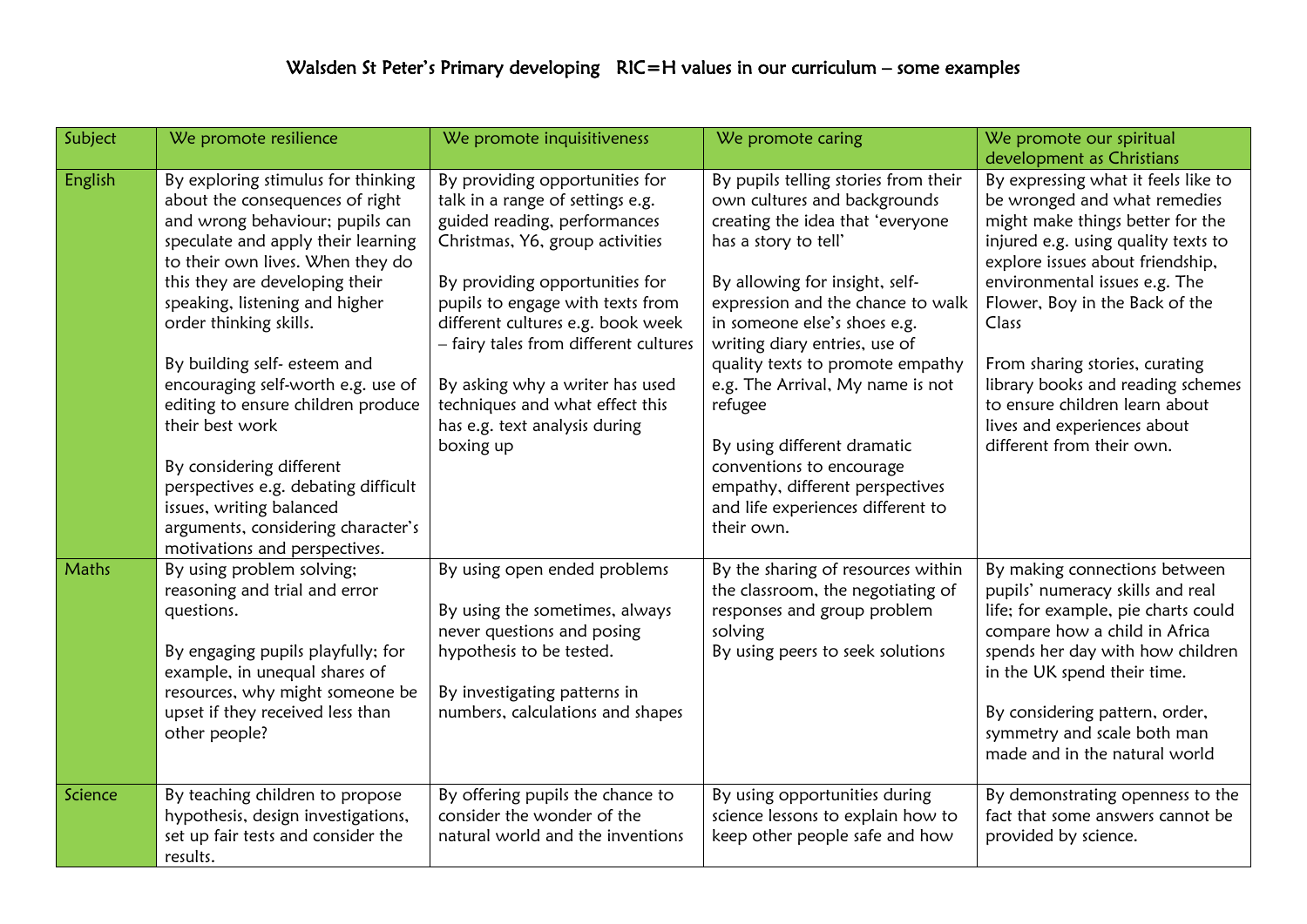|           | By studying Charles Darwin and<br>his theory of evolution.<br>By considering that not all<br>developments have been good<br>because they have caused harm to<br>the environment and to people.                                                                                                                                                                                                       | which have made the world a<br>better place.<br>By asking questions about the<br>ways in which scientific<br>discoveries from around the<br>world have affected our lives.<br>There is a rich heritage of scientific<br>discoveries from Hindu, Egyptian<br>and Muslim traditions  | they might protect a younger or<br>vulnerable young person.<br>By looking in detail at the impact<br>of humans on the natural world<br>e.g. plants, animals and their<br>habitats | By creating opportunities for<br>pupils to ask questions about how<br>living things rely on and<br>contribute to their environment.<br>By considering our responsibilities<br>as guardians of God's world.                                                                        |
|-----------|------------------------------------------------------------------------------------------------------------------------------------------------------------------------------------------------------------------------------------------------------------------------------------------------------------------------------------------------------------------------------------------------------|------------------------------------------------------------------------------------------------------------------------------------------------------------------------------------------------------------------------------------------------------------------------------------|-----------------------------------------------------------------------------------------------------------------------------------------------------------------------------------|-----------------------------------------------------------------------------------------------------------------------------------------------------------------------------------------------------------------------------------------------------------------------------------|
| Computing | By highlighting ways to stay safe<br>when using on line services and<br>social media.<br>By solving problems when using<br>coding software to create games<br>e.g. Purple Mash Coding                                                                                                                                                                                                                | By discussing the advantages and<br>limitations of ICT<br>By exploring the moral issues<br>surrounding the use of data<br>By teaching children how to<br>question the reliability of<br>information they find.                                                                     | By considering the benefits and<br>potential dangers of the internet -<br>e.g. campaigns for charities and<br>injustice as a force for good.<br>Cyber bullying as a danger.       | By using the internet as a gateway<br>to big life issues                                                                                                                                                                                                                          |
| Geography | By considering how people treat<br>the environment; posing<br>questions such as, 'How are we<br>changing our surroundings - are<br>some things for the better and<br>others for the worse?' Who<br>benefits and who suffers? What<br>should be our personal response<br>to these? Who should look after<br>our environment?<br>By studying the Anglo Saxons and<br>linking it to modern day refugees | By using Google maps and asking<br>pupils to imagine what it might be<br>like to live in different parts of the<br>world e.g. South America,<br>Baghdad,<br>By making links with history when<br>exploring the environment and<br>speculating on why the landscape<br>is as it is. | By exploring cultures that have<br>had, and still have an impact on<br>the local area.                                                                                            | By comparing their lives with<br>pupils living in other countries<br>and other part of the UK e.g.<br>Nexa-Chalco-Itza Mexico and &<br>Naro Moru Kenya possibly<br>through a schools linking<br>programme.<br>By considering our responsibilities<br>as guardians of God's world. |
| History   | By considering how things would<br>be different if the course of events<br>had been different; for example<br>what difference would it have<br>made if the Normans had not<br>been successful in 1066?                                                                                                                                                                                               | By asking and answering questions<br>about the past.<br>By investigating primary and<br>secondary sources to find out<br>about people who lived long ago.                                                                                                                          | By considering the impact of<br>historical events on communities<br>in the past e.g. Victorian child<br>labour, Roman invasions.                                                  | By developing an understanding<br>of being part of a Christian<br>tradition that stretches back 2,000<br>years.                                                                                                                                                                   |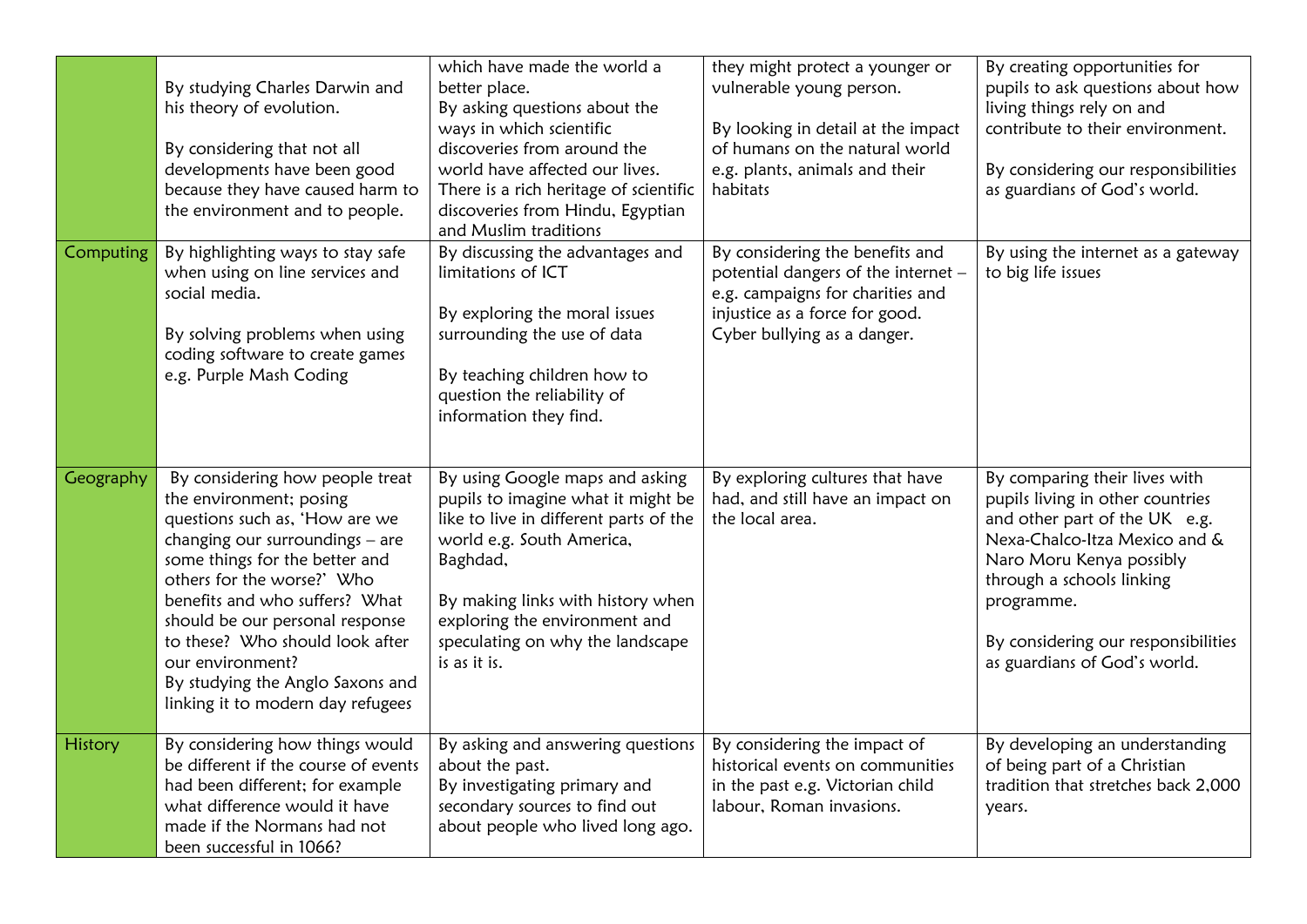|       |                                                                                                                                                                                                                                                                                      | By teaching children to question<br>the origin and reliability of<br>historical sources.                                                                                                                                                                                                                                                                | By empathising with people in the<br>past and considering the reasons<br>for their actions e.g. economic<br>migration of the Anglo- Saxons.                                                                                                    | By learning about the importance<br>of faith to people and<br>communities throughout history<br>e.g. burial practices of the<br>Egyptians; the significance of Islam<br>in mediaeval Baghdad; the<br>importance of Lindisfarne in<br>Christian history; the importance<br>of non-conformism in the social<br>history of nineteenth century<br>Todmorden.   |
|-------|--------------------------------------------------------------------------------------------------------------------------------------------------------------------------------------------------------------------------------------------------------------------------------------|---------------------------------------------------------------------------------------------------------------------------------------------------------------------------------------------------------------------------------------------------------------------------------------------------------------------------------------------------------|------------------------------------------------------------------------------------------------------------------------------------------------------------------------------------------------------------------------------------------------|------------------------------------------------------------------------------------------------------------------------------------------------------------------------------------------------------------------------------------------------------------------------------------------------------------------------------------------------------------|
| Music | By appreciating the self- discipline<br>required to learn a musical<br>instrument-learning to play<br>ukuleles, glockenspiels                                                                                                                                                        | By exploring how music can<br>convey human emotions such as<br>sadness, joy, anger<br>By encouraging pupils to listen<br>and respond to traditions from<br>around the world.<br>By allowing pupils to show their<br>delight and curiosity in creating<br>their own sounds.                                                                              | By discussing What would happen<br>if musicians in a band/group<br>didn't cooperate.                                                                                                                                                           | By considering how music makes<br>one feel and can 'move us' deeply<br>By appreciating how music is used<br>in different ways in different<br>settings e.g. for pleasure, for<br>worship, to help people relax                                                                                                                                             |
| Art   | By promoting the process of<br>'reviewing and evaluating'<br>By providing opportunities for<br>children to refine and practise the<br>skills they have been taught.<br>By experimenting with new skills<br>and techniques, persisting until the<br>desired effect has been achieved. | By responses to and use of visual<br>images to evoke a range of<br>emotions<br>By exploring the meaning behind<br>the work of artists they study e.g.<br>Mark Jenkins sculptures that ask<br>questions about beauty within<br>spaces often considered ugly;<br>Patrick Caulfield's desire to play<br>with our ideas of what is real and<br>what is not. | By exploring how emotions and<br>inner feelings are expressed<br>though painting, sculpture and<br>architecture.<br>By sharing of resources.<br>By understanding the motivation<br>of artist and the messages being<br>conveyed in their work. | By providing plenty of rich<br>opportunities for pupils both to<br>explore the spiritual dimension<br>and natural phenomena e.g.<br>Northern Lights.<br>By exploring different artists'<br>interpretations of a key figure or<br>event and asking what the artist<br>was trying to convey.<br>Seeing the wonder of God's<br>creation through artist' work. |
| DT    | By exploring dilemmas that<br>individuals may face and<br>developing practical solutions to                                                                                                                                                                                          | By raising question about the<br>suitability of the design and its<br>purpose.                                                                                                                                                                                                                                                                          | By raising questions about the<br>effect of technological change on<br>human life and the world around<br>them e.g. The Plastic Challenging,                                                                                                   | By enjoying and celebrating<br>personal creativity e.g. pinatas,                                                                                                                                                                                                                                                                                           |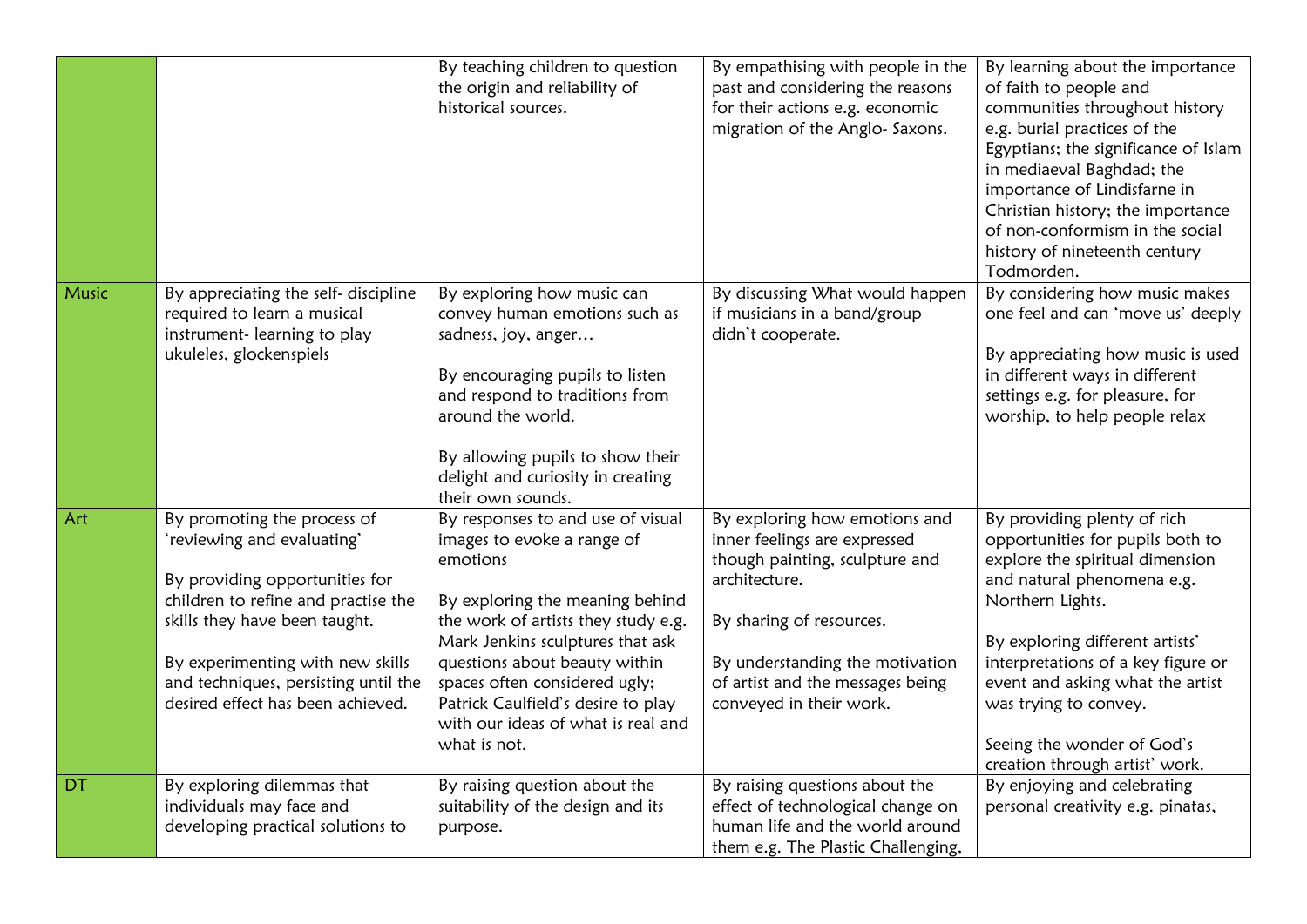|              | these problems e.g. designing and<br>making shadufs<br>By reviewing and evaluating<br>created things e.g bread making<br>By developing our ideas through<br>trial and error e.g The Flight<br>Challenge                                                                                                                                                                                                                  | By raising questions about the<br>function of products and their<br>impact e.g. hand sewn toys<br>By asking questions like: - what is<br>its function, did it work well,<br>what could be improved?                                                                                                                                                                                                                              | recycling plastics to make a new<br>project.<br>By working as a team, celebrating<br>and developing each other's'<br>strengths.                                                                                                                                                                             | By reviewing and evaluating<br>created things e.g cooking crepes,<br>healthy sandwiches, Mexican food                                                                                                                                                   |
|--------------|--------------------------------------------------------------------------------------------------------------------------------------------------------------------------------------------------------------------------------------------------------------------------------------------------------------------------------------------------------------------------------------------------------------------------|----------------------------------------------------------------------------------------------------------------------------------------------------------------------------------------------------------------------------------------------------------------------------------------------------------------------------------------------------------------------------------------------------------------------------------|-------------------------------------------------------------------------------------------------------------------------------------------------------------------------------------------------------------------------------------------------------------------------------------------------------------|---------------------------------------------------------------------------------------------------------------------------------------------------------------------------------------------------------------------------------------------------------|
| <b>PHSCE</b> | By raising questions about<br>sensitive subjects and discussing<br>them openly and with an<br>understanding of differing views<br>By using scenarios to explore<br>possible outcomes<br>By understanding health and<br>unhealthy friendships e.g.<br>Relationships Theme<br>By understanding that with<br>mistakes comes learning<br>By accepting the other people<br>have views and experiences<br>different to our own | By creating opportunities for<br>pupils to question and debate;<br>pupils might be asked 'Why do<br>we think this important?' 'What<br>could we do about it?' 'Who<br>would like to take it further?'<br>By exploring what it means to be<br>healthy e.g. Health and well-being<br>theme<br>By learning about and from<br>people with views and<br>experiences different from our<br>own e.g. Living in the Wider<br>World Theme | By exploring what is right and<br>wrong and to work out what we<br>need to do in this particular<br>community to make sure<br>everyone thrives e.g. Living in the<br>Wider World<br>By exploring different families and<br>communities<br>By understanding, and respecting,<br>similarities and differences | By developing awareness of and<br>responding to others' needs and<br>wants e.g. Relationships Theme<br>By exploring meaning and<br>purpose for individuals, society<br>and the church                                                                   |
| <b>RE</b>    | By exploring religious perspectives<br>and responses to evil and suffering<br>in the world.<br>By exploring morality including<br>rules, teachings and commands<br>such as The Golden Rule, the ten<br>commandments, the sayings<br>(hadith) of Muhammad<br>By asking questions about the<br>purpose and meaning of                                                                                                      | By considering questions about<br>God<br>By exploring spiritual practices<br>such as worship and prayer, and<br>considering the impact of these on<br>believers and any relevance to<br>their own life<br>By asking and responding to<br>questions of meaning and purpose                                                                                                                                                        | By exploring the qualities which<br>are valued by a civilised society $-$<br>thoughtfulness, honesty, respect<br>for difference, independence and<br>interdependence.<br>Observe and recount different<br>ways of expressing belief,<br>responding sensitively for<br>themselves.                           | By making explicit links to the<br>school's distinctive ethos as a<br>church school.<br>By experiencing wonder and joy<br>through learning about and from<br>stories, celebrations, rituals and<br>different expressions of religion<br>and world views |